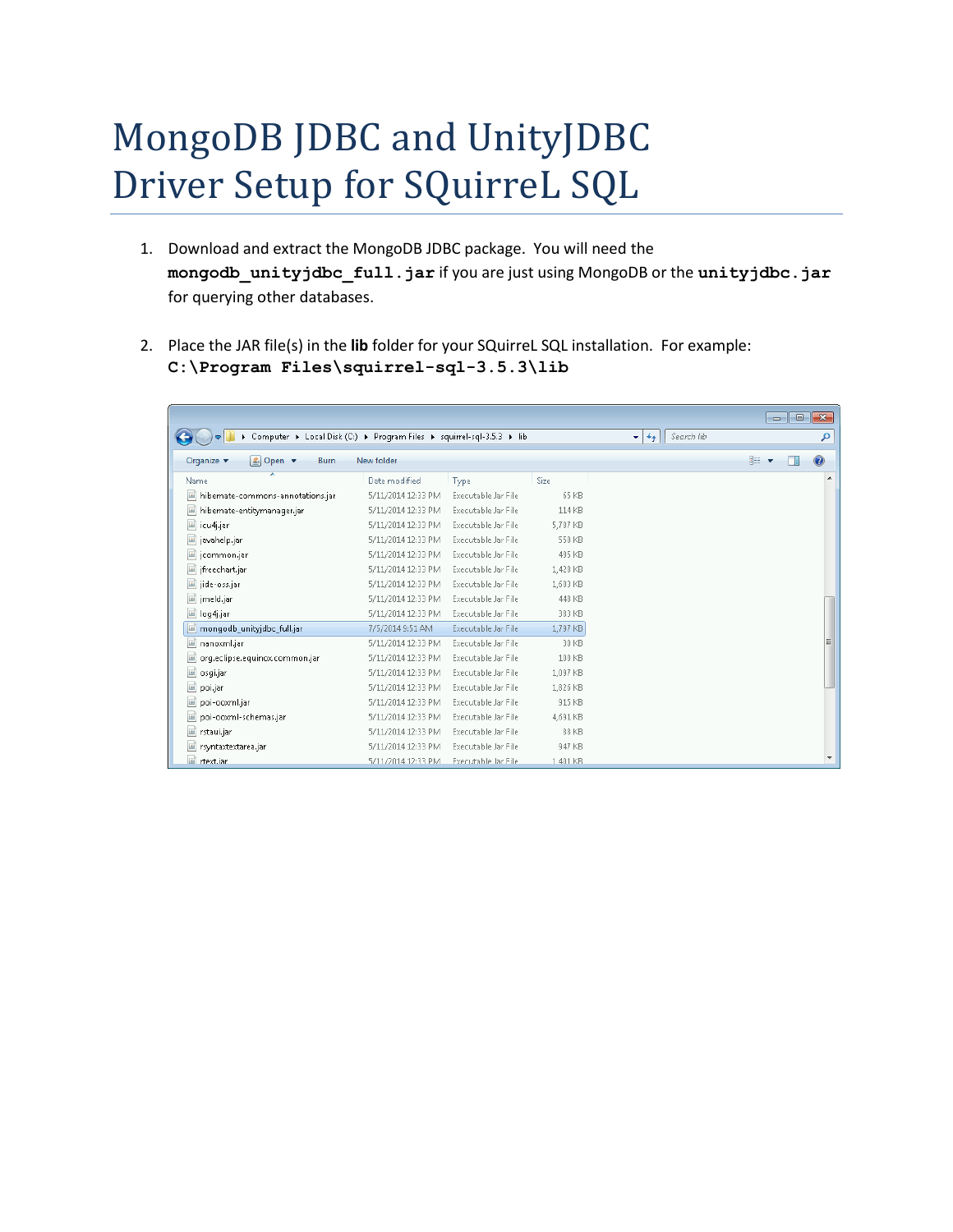3. Start SQuirreL SQL. Under the **Drivers** tab you will see **MongoDB** checked. If not, the JAR file was not installed successfully.

| SQuirreL SQL Client Version 3.5.3                                                                                                                                                                                                                                                                                                                                                                                                                                                                                                                                                                                                                                                                        | ╺                                                                                       |
|----------------------------------------------------------------------------------------------------------------------------------------------------------------------------------------------------------------------------------------------------------------------------------------------------------------------------------------------------------------------------------------------------------------------------------------------------------------------------------------------------------------------------------------------------------------------------------------------------------------------------------------------------------------------------------------------------------|-----------------------------------------------------------------------------------------|
| File Drivers Aliases Plugins Session Windows Help                                                                                                                                                                                                                                                                                                                                                                                                                                                                                                                                                                                                                                                        |                                                                                         |
| $\overline{\omega}^0_0$<br>Active Session:<br>Connect to:<br>$\overline{\phantom{a}}$                                                                                                                                                                                                                                                                                                                                                                                                                                                                                                                                                                                                                    | $\bullet \bullet \bullet \bullet \bullet \bullet \bullet \bullet \bullet \bullet$       |
| <b>Drivers</b><br>$-2\pi$<br>Aliases<br>$\blacksquare$<br>争<br>锠<br>÷<br>×<br>▲<br><b>O</b> InstantDB<br><b>3</b> InterClient<br><b>O</b> Intersystems Cache<br>Drivers<br>✔ JDBC ODBC Bridge<br><b>O</b> iTDS<br><b>O</b> iTDS Microsoft SQL<br><b>3</b> jTDS Sybase<br>O JTOpen(AS/400)<br><b>O</b> LucidDB<br>MariaDB Driver for MySQL and MariaDB<br><b>3</b> Mckoi<br>Microsoft MSSQL Server JDBC Driver<br>Mimer SQL<br>MMMySQL Driver<br>√ MongoDB<br>✔ MySQL Driver<br><b>3</b> NuoDB<br>✔ Oracle OCI Driver<br>✔ Oracle Thin Driver<br><sup>O</sup> Pointbase Embedded<br><b>O</b> Pointbase Server<br>✔ PostgreSQL<br><b>3</b> SAPDB<br>$\overline{\phantom{a}}$<br><b><i>Automobility</i></b> | Û<br>鳳<br>Logs: Errors 0, Warnings 0, Infos 12<br>24 of 122 MB<br>$\bullet$<br>11:41:44 |
|                                                                                                                                                                                                                                                                                                                                                                                                                                                                                                                                                                                                                                                                                                          |                                                                                         |

4. Click the pencil icon **the set of change (or view)** the driver settings.

| Change Driver: MongoDB<br>Change Driver: MongoDB |                                                                                                                                                                                                                                                                                                                                                                                                                                                                                                                      |                                    |
|--------------------------------------------------|----------------------------------------------------------------------------------------------------------------------------------------------------------------------------------------------------------------------------------------------------------------------------------------------------------------------------------------------------------------------------------------------------------------------------------------------------------------------------------------------------------------------|------------------------------------|
| Driver                                           |                                                                                                                                                                                                                                                                                                                                                                                                                                                                                                                      |                                    |
| Name:                                            | MongoDB                                                                                                                                                                                                                                                                                                                                                                                                                                                                                                              |                                    |
|                                                  | Example URL:  idbc:mongo:// <servername>&gt;</servername>                                                                                                                                                                                                                                                                                                                                                                                                                                                            |                                    |
|                                                  | Website URL: http://www.unityjdbc.com/mongojdbc/                                                                                                                                                                                                                                                                                                                                                                                                                                                                     |                                    |
| Java Class Path                                  | Extra Class Path                                                                                                                                                                                                                                                                                                                                                                                                                                                                                                     |                                    |
|                                                  | C:\Program Files\squirrel-sql-3.5.3\squirrel-sql.jar<br>C:\Program Files\squirrel-sql-3.5.3\lib\antlr.jar<br>C:\Program Files\squirrel-sql-3.5.3\lib\asm-attrs.jar<br>C:\Program Files\squirrel-sql-3.5.3\lib\asm.jar<br>C:\Program Files\squirrel-sgl-3.5.3\lib\autocomplete.jar<br>C:\Program Files\squirrel-sql-3.5.3\lib\axis-jaxrpc.jar<br>C:\Program Files\squirrel-sql-3.5.3\lib\axis-saaj.jar<br>C:\Program Files\squirrel-sql-3.5.3\lib\axis-wsdl4j.jar<br>C:\Program Files\squirrel-sql-3.5.3\lib\axis.jar | ▲<br><b>List Drivers</b><br>≡<br>Þ |
|                                                  | Class Name: mongodb.idbc.MongoDriver                                                                                                                                                                                                                                                                                                                                                                                                                                                                                 |                                    |
|                                                  | OK<br>Close                                                                                                                                                                                                                                                                                                                                                                                                                                                                                                          |                                    |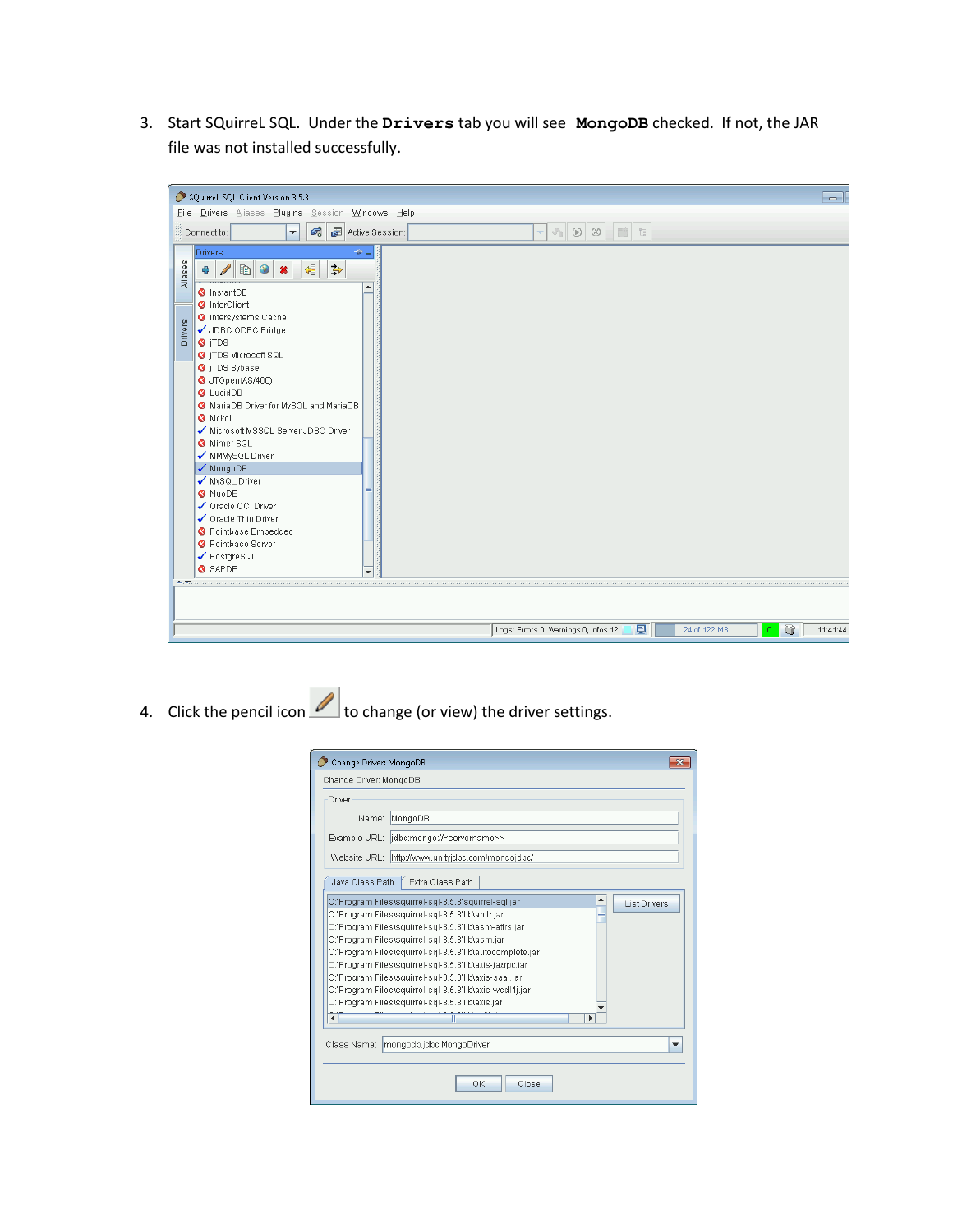5. Click on the **Aliases** tab. Then click the plus symbol to add a new alias. Here is alias information for a sample MongoDB database:

| <b>Alias</b>     | mongodb demo                                  |
|------------------|-----------------------------------------------|
| <b>User Name</b> | dbuser                                        |
| Password         | dbuser                                        |
| <b>JDBC URL</b>  | jdbc:mongo://ds029847.mongolab.com:29847/tpch |

| <b>Add Alias</b> |                                               | × |
|------------------|-----------------------------------------------|---|
| Add Alias        |                                               |   |
| Name:            | mongodb_demo                                  |   |
| Driver:          | $\sqrt{\text{MongoDB}}$<br>New<br>▼           |   |
| URL:             | jdbc:mongo://ds029847.mongolab.com:29847/tpch |   |
| User Name:       | dbuser                                        |   |
| Password:        |                                               |   |
| Auto logon       | Connect at Startup                            |   |
|                  | a Properties                                  |   |
|                  | Warning - Passwords are saved in clear text   |   |
|                  |                                               |   |
|                  | 0K<br>Close<br>Test                           |   |

6. Click OK. You can then connect by clicking on the Connection icon **the left of the plus or** on the **Connect** button.

| Connect to: mongodb_demo                         |                                |  |  |  |  |  |
|--------------------------------------------------|--------------------------------|--|--|--|--|--|
| Connect to: mongodb_demo                         |                                |  |  |  |  |  |
| Alias:                                           | mongodb_demo                   |  |  |  |  |  |
| Driver:                                          | MongoDB                        |  |  |  |  |  |
| URL:                                             | jdbc:mongo://ds029847.mongolab |  |  |  |  |  |
| User:                                            | dbuser                         |  |  |  |  |  |
| Password:                                        |                                |  |  |  |  |  |
|                                                  | a Properties                   |  |  |  |  |  |
| Warning - Caps lock may interfere with passwords |                                |  |  |  |  |  |
| Connect<br>Close                                 |                                |  |  |  |  |  |
|                                                  |                                |  |  |  |  |  |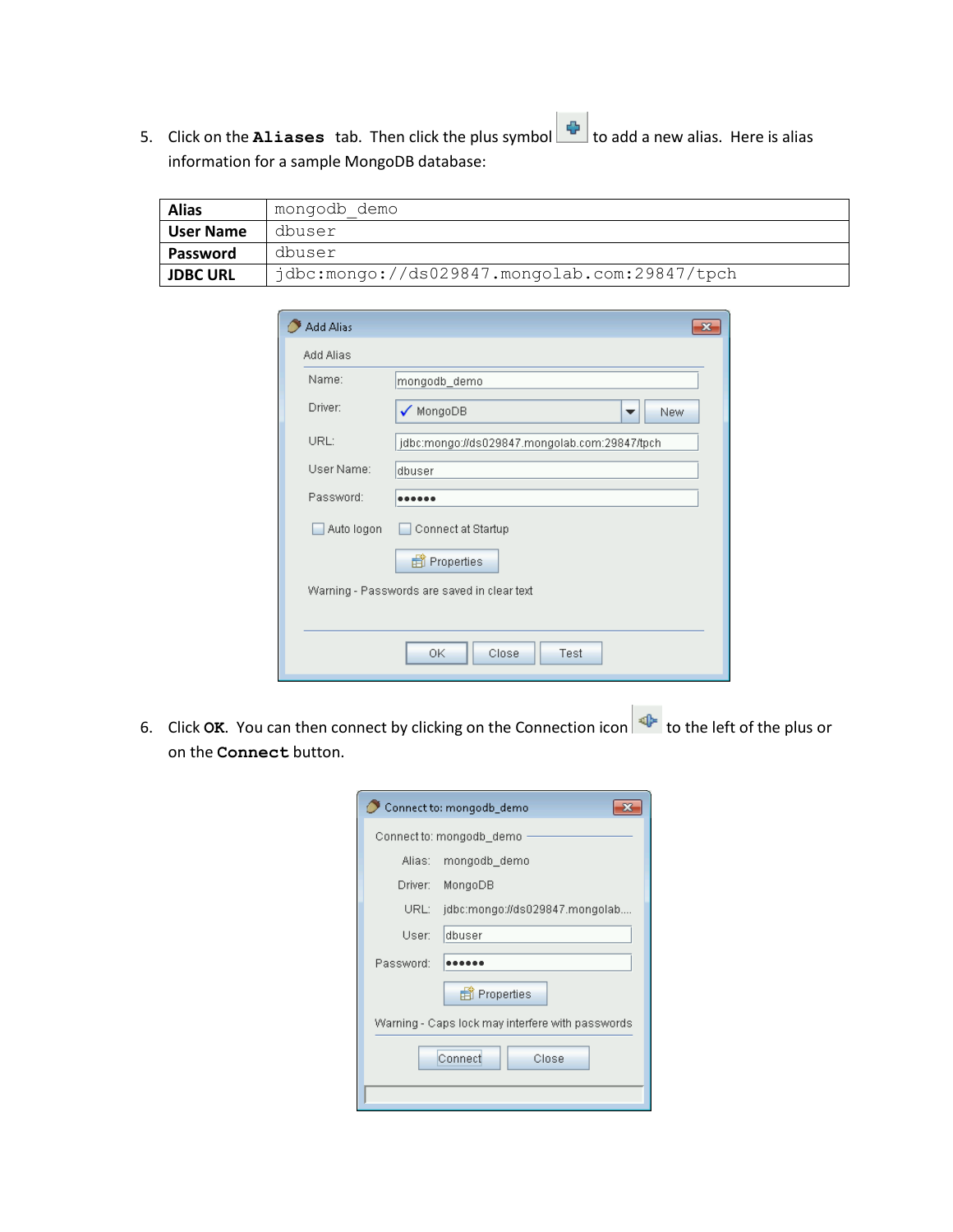7. After connection you will see a window that allows you to enter SQL queries.



8. To browse the schema, click on the Objects tab.

| File    | SQuirreL SQL Client Version 3.5.3<br><u>- Le</u><br>$-x$<br>Drivers Aliases Plugins Session Windows Help                                                  |                                                                                                            |                                                        |                          |  |  |  |  |
|---------|-----------------------------------------------------------------------------------------------------------------------------------------------------------|------------------------------------------------------------------------------------------------------------|--------------------------------------------------------|--------------------------|--|--|--|--|
|         | Active Session: 1 - mongodb_demo as dbuser $\left  \bullet \right $ on<br>$\mathcal{C}_{\alpha}^2$<br>$\circ$ $\circ$<br>□ 日<br>Connect to: mongodb_<br>× |                                                                                                            |                                                        |                          |  |  |  |  |
| Aliases | × 1 - mongodb_demo as dbuser<br>素<br>$\overline{\mathbf{a}}$<br>W<br>$40 - 50$<br>$Q_{\rm c}$<br>曷<br>争<br>﴿﴾<br>SQL<br>Objects                           |                                                                                                            |                                                        |                          |  |  |  |  |
|         | $Q_{\nabla}$                                                                                                                                              | <b>String Functions</b><br>Time/Date Functions<br><b>System Functions</b>                                  | Keywords<br>Supported Refactorings                     |                          |  |  |  |  |
|         | $\leftarrow \blacksquare$ mongodb demo                                                                                                                    | Metadata<br><b>Status</b><br>Schemas                                                                       | Numeric Functions<br>Table Types<br>Data Types         |                          |  |  |  |  |
| Drivers | $\frac{1}{2}$ $\sqrt{3}$ tpch                                                                                                                             | Property Name                                                                                              | Value                                                  |                          |  |  |  |  |
|         | $\div$ $\overline{m}$ TABLE                                                                                                                               | JDBC Driver CLASSNAME                                                                                      | mongodb.idbc.MongoDriver                               |                          |  |  |  |  |
|         | _schema                                                                                                                                                   | JDBC Driver CLASSPATH                                                                                      | No files specified in 'Extra ClassPath' tab for driver |                          |  |  |  |  |
|         | customer<br>lineitem                                                                                                                                      | qetURL                                                                                                     | idbc:mongo://ds029847.mongolab.com:29847/toch          |                          |  |  |  |  |
|         | Ħ<br>nation                                                                                                                                               | isReadOnly                                                                                                 | true                                                   |                          |  |  |  |  |
|         | objectlabs-system                                                                                                                                         | aetUserName                                                                                                | dbuser                                                 |                          |  |  |  |  |
|         | objectlabs-system                                                                                                                                         | supportsCatalogsInTableDefinitions                                                                         | false                                                  |                          |  |  |  |  |
|         | ₩<br>orders                                                                                                                                               | supportsSchemasInTableDefinitions                                                                          | false                                                  |                          |  |  |  |  |
|         | Ħ<br>part                                                                                                                                                 | aetDriverName                                                                                              | Mongo JDBC                                             |                          |  |  |  |  |
|         | partsup                                                                                                                                                   | getCatalogSeparator                                                                                        |                                                        |                          |  |  |  |  |
|         | Ħ<br>partsupp                                                                                                                                             | storesMixedCaseIdentifiers<br>storesUpperCaseIdentifiers                                                   | false<br>false                                         |                          |  |  |  |  |
|         | region                                                                                                                                                    | getDatabaseProductName                                                                                     | MongoDB                                                |                          |  |  |  |  |
|         | supplier                                                                                                                                                  | getDatabaseProductVersion                                                                                  | 2.4.9                                                  |                          |  |  |  |  |
|         | system.indexes                                                                                                                                            | getDatabaseMajorVersion                                                                                    | 2                                                      |                          |  |  |  |  |
|         | ₩<br>system.users                                                                                                                                         | getIdentifierQuoteString                                                                                   |                                                        |                          |  |  |  |  |
|         | $\blacksquare$ test                                                                                                                                       | supportsSchemasInDataManipulation                                                                          | true                                                   |                          |  |  |  |  |
|         | ← <b>&lt;</b> UDT                                                                                                                                         | supportsStoredProcedures                                                                                   | false                                                  |                          |  |  |  |  |
|         |                                                                                                                                                           | supportsSavepoints                                                                                         | false                                                  |                          |  |  |  |  |
|         | ∣∢∣<br>$\mathbf{E}$<br>Ш                                                                                                                                  | matCotalonTorm                                                                                             | cotolog.                                               | $\overline{\phantom{a}}$ |  |  |  |  |
|         | /mongodb_demo                                                                                                                                             |                                                                                                            |                                                        | 1.111                    |  |  |  |  |
|         |                                                                                                                                                           |                                                                                                            |                                                        |                          |  |  |  |  |
|         |                                                                                                                                                           | Please try out the Tools popup by hitting ctrl+t in the SQL Editor. Do it three times to stop this message |                                                        |                          |  |  |  |  |
|         |                                                                                                                                                           | Logs: Errors 0, Warnings 0, Infos 12                                                                       | 圓<br>❤<br>29 of 123 MB                                 | 11:58:08 AM PDT          |  |  |  |  |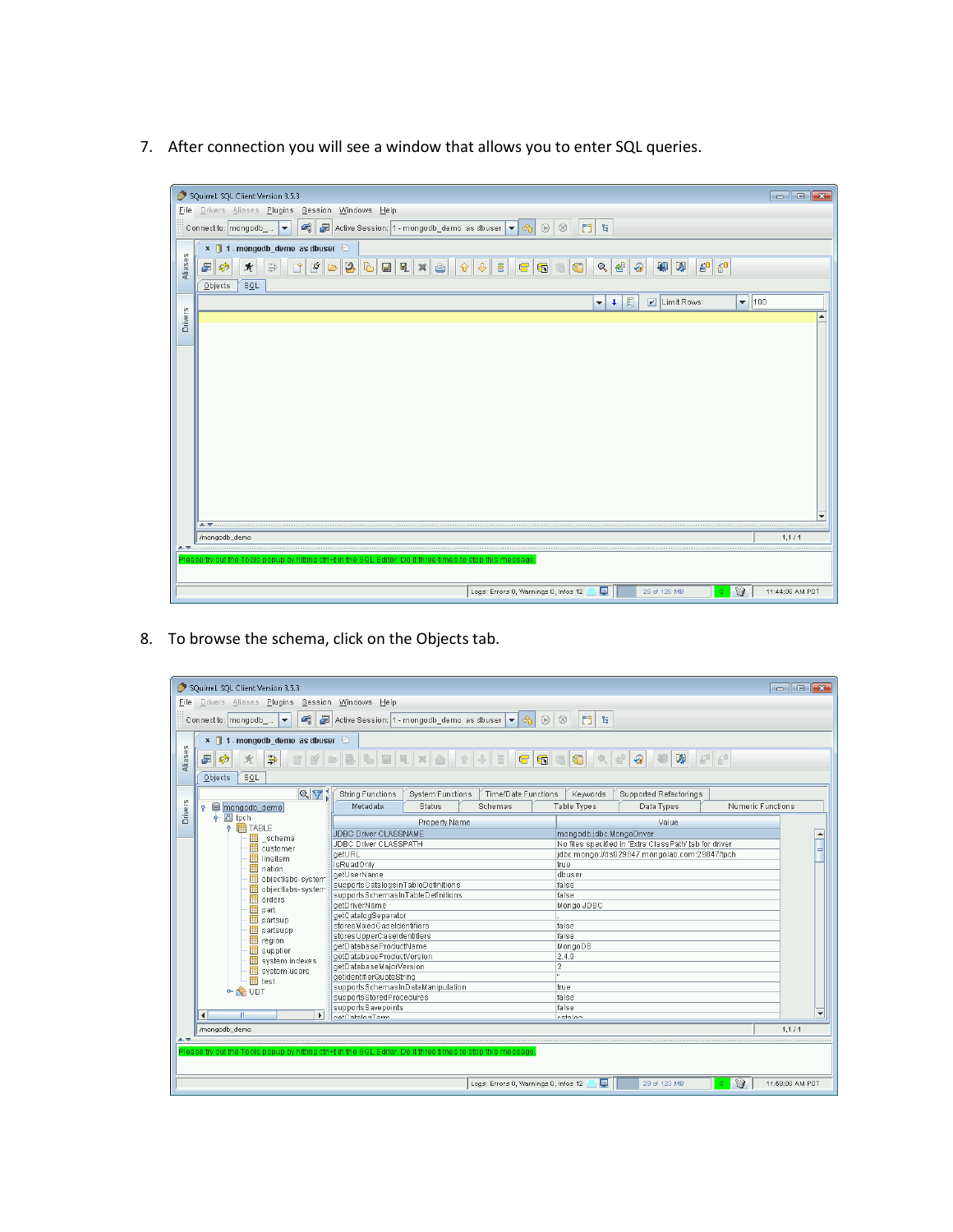9. View table contents by clicking on a table and selecting the **Content** tab.

| File    | SQuirreL SQL Client Version 3.5.3<br>$-x$<br><u>- 19</u><br>Drivers Aliases Plugins Session Windows Help   |                                                    |               |         |                                      |                          |                     |                |                       |  |
|---------|------------------------------------------------------------------------------------------------------------|----------------------------------------------------|---------------|---------|--------------------------------------|--------------------------|---------------------|----------------|-----------------------|--|
|         | $\circ$ $\circ$<br>□ 日<br>Connect to: mongodb<br>$\blacktriangledown$                                      |                                                    |               |         |                                      |                          |                     |                |                       |  |
| Aliases | $x \bigcap$<br>1 - mongodb demo as dbuser<br>$40 - 50$<br>石<br>C<br>久望<br>W<br>園<br>Ø<br>争                 |                                                    |               |         |                                      |                          |                     |                |                       |  |
|         | SQL<br>Objects                                                                                             |                                                    |               |         |                                      |                          |                     |                |                       |  |
|         | $\mathbb{Q} \nabla_k$                                                                                      | Exported Keys                                      | Imported Keys | Indexes | Privileges                           | Column Privileges        | Row IDs<br>Versions |                |                       |  |
| Drivers | $\leftarrow \blacksquare$ mongodb demo                                                                     | Info                                               | Content       |         | Row Count                            |                          | Columns             |                | Primary Key           |  |
|         | $\div$ $\mathbb{E}$ tpch                                                                                   |                                                    | id            |         |                                      | c custkey                |                     | c name         |                       |  |
|         | $\leftarrow$ TABLE                                                                                         | 51b1184ae4b0b89528766cfb                           |               |         |                                      |                          | Customer#000000001  |                |                       |  |
|         | ₩<br>schema                                                                                                | 51b1184be4b0b89528766cfc                           |               |         |                                      | 12                       | Customer#000000002  |                |                       |  |
|         | customer<br>₩<br>lineitem                                                                                  | 51b1184be4b0b89528766cfd                           |               |         |                                      | 3                        | Customer#000000003  |                |                       |  |
|         | ₩<br>nation                                                                                                | 51b1184be4b0b89528766cfe                           |               |         |                                      | l4                       | Customer#000000004  |                |                       |  |
|         | objectlabs-system                                                                                          | 51b1184be4b0b89528766cff                           |               |         | 5                                    | Customer#000000005       |                     |                |                       |  |
|         | objectlabs-system                                                                                          | 51b1184be4b0b89528766d00                           |               |         | 16                                   | Customer#000000006       |                     |                |                       |  |
|         | ₩<br>orders                                                                                                | 51b1184be4b0b89528766d01                           |               |         |                                      | E                        | Customer#000000007  |                |                       |  |
|         | ₩<br>part                                                                                                  | 51b1184be4b0b89528766d02                           |               |         |                                      | 18<br>Customer#000000008 |                     |                |                       |  |
|         | ₩<br>partsup                                                                                               | 51b1184be4b0b89528766d03                           |               |         |                                      | g                        | Customer#000000009  |                |                       |  |
|         | partsupp                                                                                                   | 51b1184be4b0b89528766d04                           |               |         |                                      | 10                       | Customer#000000010  |                |                       |  |
|         | ₩<br>region                                                                                                | 51b1184be4b0b89528766d05                           |               |         |                                      | 11                       | Customer#000000011  |                |                       |  |
|         | Ħ<br>supplier                                                                                              | 51b1184be4b0b89528766d06                           |               |         |                                      | 12                       | Customer#000000012  |                |                       |  |
|         | system.indexes                                                                                             | 51b1184be4b0b89528766d07                           |               |         |                                      | 13                       | Customer#000000013  |                |                       |  |
|         | Ħ<br>system.users                                                                                          | 51b1184be4b0b89528766d08                           |               |         |                                      | 14                       | Customer#000000014  |                |                       |  |
|         | $\blacksquare$ test                                                                                        | 51b1184ce4b0b89528766d09                           |               |         |                                      | 15                       | Customer#000000015  |                |                       |  |
|         | $\sim$ $\otimes$ UDT                                                                                       | 51b1184ce4b0b89528766d0a                           |               |         |                                      | 16                       | Customer#000000016  |                |                       |  |
|         |                                                                                                            | 51b1184ce4b0b89528766d0b                           |               |         |                                      | 17                       | Customer#000000017  |                |                       |  |
|         |                                                                                                            | E1b1101co4b0b00E207RRd0c<br>$\left  \cdot \right $ |               |         |                                      | 10                       | Cuctomor#000000010  |                | $\blacktriangleright$ |  |
|         | $\overline{\phantom{a}}$<br>$\mathbb{I}$<br>$\blacktriangleright$                                          |                                                    |               |         |                                      |                          |                     |                |                       |  |
|         | /mongodb_demo/tpch/TABLE/customer                                                                          |                                                    |               |         |                                      |                          |                     |                | 1,1/1                 |  |
|         |                                                                                                            |                                                    |               |         |                                      |                          |                     |                |                       |  |
|         | Please try out the Tools popup by hitting ctrl+t in the SQL Editor. Do it three times to stop this message |                                                    |               |         |                                      |                          |                     |                |                       |  |
|         |                                                                                                            |                                                    |               |         | Logs: Errors 0, Warnings 0, Infos 12 |                          | 目<br>35 of 123 MB   | ❤<br>$\bullet$ | 11:58:34 AM PDT       |  |

10. View table fields by clicking on a table and selecting the **Columns** tab.

| File           | SQuirreL SQL Client Version 3.5.3<br>$\begin{array}{c c c c c} \hline \multicolumn{1}{c }{\mathbf{.}} & \multicolumn{1}{c }{\mathbf{.}} & \multicolumn{1}{c }{\mathbf{.}} \end{array}$<br>Drivers Aliases Plugins Session Windows Help |                            |               |                                      |           |                   |         |                 |               |                 |                       |
|----------------|----------------------------------------------------------------------------------------------------------------------------------------------------------------------------------------------------------------------------------------|----------------------------|---------------|--------------------------------------|-----------|-------------------|---------|-----------------|---------------|-----------------|-----------------------|
|                | $\mathcal{C}_n$<br>慶<br>Active Session: 1 - mongodb_demo as dbuser $\blacktriangledown$ $\theta$<br>$\circ$ $\circ$<br>□ 日<br>Connect to:   mongodb<br>$\blacktriangledown$                                                            |                            |               |                                      |           |                   |         |                 |               |                 |                       |
| Aliases        | <b>x</b> 1 - mongodb_demo as dbuser <b>□</b><br>FFFFFFFXAIL<br>W<br>60 60 <br>$Q_1$<br>⊛<br>争<br>T<br>đ<br>Ø<br>SQL<br>Objects                                                                                                         |                            |               |                                      |           |                   |         |                 |               |                 |                       |
|                | $\sqrt{7}$                                                                                                                                                                                                                             | Exported Keys              | Imported Keys | Indexes<br>Privileges                |           | Column Privileges | Row IDs | Versions        |               |                 |                       |
| <b>Drivers</b> | $\leftarrow \equiv$ mongodb_demo                                                                                                                                                                                                       | Info                       | Content       |                                      | Row Count |                   | Columns |                 |               | Primary Key     |                       |
|                | $\frac{1}{2}$ as tpch<br>$\div$ $\mathbf{F}$ TABLE                                                                                                                                                                                     | TYPE_N<br><b>COLUMN</b>    |               | IS_NULLA DECIMAL_DIGI COLUMN_        |           | COLUMN            | REMA    | DATA_T          | BUFFER_LE.    | NUM_PREC_       |                       |
|                | schema<br>Ħ                                                                                                                                                                                                                            | VARCHAR<br>id              |               | In.                                  | 16793600  | l <null></null>   |         | 12              | <null></null> | 10              | r                     |
|                | customer                                                                                                                                                                                                                               | <b>INTEGER</b><br>orderkey |               | 10.                                  | 10        | <null></null>     |         | 4               | <null></null> | 10              | n                     |
|                | lineitem                                                                                                                                                                                                                               | <b>INTEGER</b><br>partkey  |               | lo                                   | 10        | <null></null>     |         |                 | <null></null> | 10              | o                     |
|                | nation                                                                                                                                                                                                                                 | <b>INTEGER</b><br>suppkey  |               | lo.                                  | 10        | <null></null>     |         | 4               | <null></null> | $\overline{10}$ | o                     |
|                | objectlabs-system                                                                                                                                                                                                                      | linenumber INTEGER         |               | lo                                   | 10        | <null></null>     |         |                 | <null></null> | 10              | $\overline{0}$        |
|                | objectlabs-system                                                                                                                                                                                                                      | VARCHAR<br>quantity        |               | In                                   | 16793600  | <null></null>     |         | 12              | <null></null> | 10              | o                     |
|                | orders                                                                                                                                                                                                                                 | DOUBLE<br>extended.        |               | lo                                   | 20        | <null></null>     |         | l8              | <null></null> | 10              | $\overline{0}$        |
|                | part                                                                                                                                                                                                                                   | DOUBLE<br>discount         |               | lo.                                  | 20        | <null></null>     |         | l8              | <null></null> | 10              | ō                     |
|                | partsup                                                                                                                                                                                                                                | DOUBLE<br>tax              |               | lo.                                  | 20        | <null></null>     |         | ls.             | <null></null> | 10              | ō                     |
|                | partsupp                                                                                                                                                                                                                               | VARCHAR<br>_returnflag     |               | lo.                                  | 16793600  | <null></null>     |         | 12              | <null></null> | 10              | ō                     |
|                | region                                                                                                                                                                                                                                 | VARCHAR<br>linestatus      |               | I٥                                   | 16793600  | <null></null>     |         | $\overline{12}$ | <null></null> | 10              | ō                     |
|                | supplier                                                                                                                                                                                                                               | VARCHAR<br>shipdate        |               | I٥                                   | 16793600  | l <null></null>   |         | 12              | <null></null> | 10              | o                     |
|                | system.indexes                                                                                                                                                                                                                         | commitdaVARCHAR            |               | In                                   | 16793600  | <null></null>     |         | $\overline{12}$ | <null></null> | 10              | ō                     |
|                | system.users                                                                                                                                                                                                                           | _receiptdate VARCHAR       |               | lo.                                  | 16793600  | <null></null>     |         | 12              | <null></null> | 10              | ō                     |
|                | $\blacksquare$ test                                                                                                                                                                                                                    | shipinstruct VARCHAR       |               | lo                                   | 16793600  | <null></null>     |         | 12              | <null></null> | 10              | o                     |
|                | <b>N</b> UDT                                                                                                                                                                                                                           | <b>VARCHAR</b><br>shipmode |               | 10                                   | 16793600  | <null></null>     |         | 12              | <null></null> | 10              | o                     |
|                |                                                                                                                                                                                                                                        | VARCHAR<br>comment         |               | lo.                                  | 16793600  | $\leq$ null>      |         | $\overline{12}$ | <null></null> | 10              | Ir                    |
|                | $\left  \right $<br>$\mathbf{r}$                                                                                                                                                                                                       | $\left  \right $           |               | m                                    |           |                   |         |                 |               |                 | $\blacktriangleright$ |
|                | /mongodb_demo/tpch/TABLE/lineitem                                                                                                                                                                                                      |                            |               |                                      |           |                   |         |                 |               | 1, 1 / 1        |                       |
|                |                                                                                                                                                                                                                                        |                            |               |                                      |           |                   |         |                 |               |                 |                       |
|                | Please try out the Tools popup by hitting ctrl+t in the SQL Editor. Do it three times to stop this message                                                                                                                             |                            |               |                                      |           |                   |         |                 |               |                 |                       |
|                |                                                                                                                                                                                                                                        |                            |               | Logs: Errors 0, Warnings 0, Infos 12 |           | 鳳                 |         | \$8 of 123 MB   | 0<br>$\circ$  | 11:59:08 AM PDT |                       |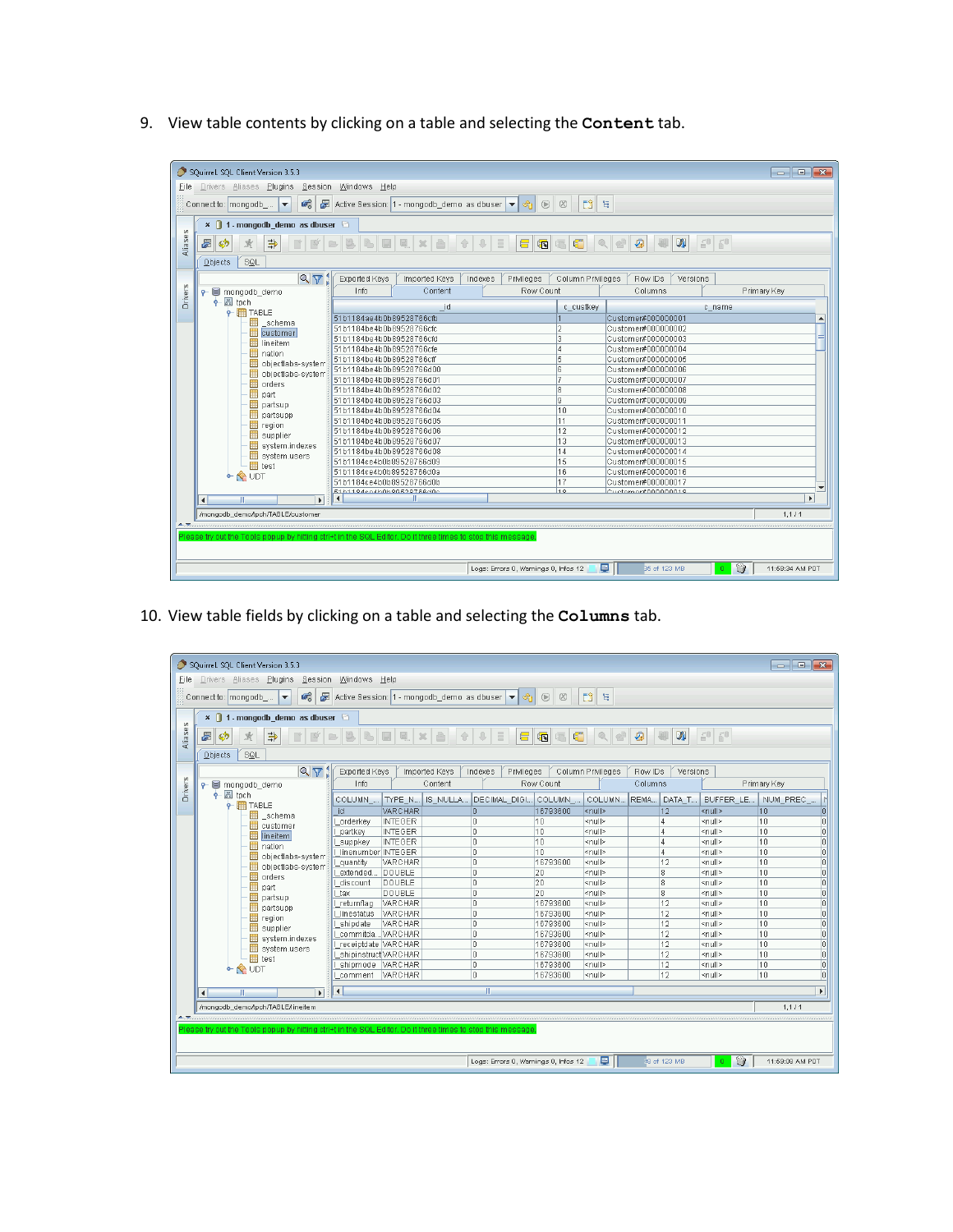11. Click **SQL** tab to enter queries. Click **Run A** to run a query. Here are two example queries. The first query queries a single table (collection) and runs completely on MongoDB. The number of results is unlimited. The second query uses a join that requires UnityJDBC. The trial version is limited to returning 100 rows. Upgrade to a full version a[t www.unityjdbc.com](http://www.unityjdbc.com/) for an unlimited number of rows. More details on querying is at:

<http://www.unityjdbc.com/mongojdbc/mongosqltranslate.php>

| Query #1 | SELECT * FROM customer                   |
|----------|------------------------------------------|
| Query #2 | SELECT * FROM customer INNER JOIN orders |
|          | ON c custkey = $\circ$ custkey           |

|                | SQuirreL SQL Client Version 3.5.3<br>$-x$<br>l o<br>$\blacksquare$                                                                                                                                                         |                |                                                       |                                                          |  |  |  |  |
|----------------|----------------------------------------------------------------------------------------------------------------------------------------------------------------------------------------------------------------------------|----------------|-------------------------------------------------------|----------------------------------------------------------|--|--|--|--|
| File           | Drivers Aliases Plugins Session Windows Help                                                                                                                                                                               |                |                                                       |                                                          |  |  |  |  |
|                | □ 日<br>$\otimes$<br>Connect to:   mongodb_<br>$\vert \mathbf{v} \vert$<br>$^{\circledR}$                                                                                                                                   |                |                                                       |                                                          |  |  |  |  |
|                | $\times$   2 - mongodb demo as dbuser                                                                                                                                                                                      |                |                                                       |                                                          |  |  |  |  |
| Aliases        | $\mathbf{f}^0$<br>$\mathbf{H}^0$<br>$\mathcal{P}$<br>F<br>暋<br>ħ<br>⊕<br>冒<br>ď<br>섑<br>₩<br>W<br>$\blacksquare$<br>鳳.<br>$\mathbf{\Omega}$<br>石<br>丼<br>尝<br>⇧<br>G<br>Ø<br>箕<br>A<br>li <sub>3</sub><br>$\triangleright$ |                |                                                       |                                                          |  |  |  |  |
|                | SQL<br>Objects                                                                                                                                                                                                             |                |                                                       |                                                          |  |  |  |  |
|                | select * from customer                                                                                                                                                                                                     |                | E<br>$\overline{\phantom{a}}$<br>$\ddot{\phantom{1}}$ | $\blacktriangledown$<br>Limit Rows:<br>100               |  |  |  |  |
| <b>Drivers</b> | select * from customer                                                                                                                                                                                                     |                |                                                       |                                                          |  |  |  |  |
|                |                                                                                                                                                                                                                            |                |                                                       |                                                          |  |  |  |  |
|                |                                                                                                                                                                                                                            |                |                                                       |                                                          |  |  |  |  |
|                |                                                                                                                                                                                                                            |                |                                                       |                                                          |  |  |  |  |
|                | <u>A Transmission de componentamento de componentamento </u>                                                                                                                                                               |                |                                                       |                                                          |  |  |  |  |
|                | select * from c<br>select * from c                                                                                                                                                                                         |                |                                                       |                                                          |  |  |  |  |
|                | Rows 1,500; select * from customer                                                                                                                                                                                         |                |                                                       | 大只行区<br>Rows: 1, Cols: 0                                 |  |  |  |  |
|                |                                                                                                                                                                                                                            |                |                                                       |                                                          |  |  |  |  |
|                |                                                                                                                                                                                                                            |                |                                                       |                                                          |  |  |  |  |
|                | MetaData<br>Info<br>Overview / Charts<br>Results                                                                                                                                                                           |                |                                                       |                                                          |  |  |  |  |
|                | id                                                                                                                                                                                                                         | c_custkey      | c_name                                                | c add                                                    |  |  |  |  |
|                | 51b1184ae4b0b89528766cfb                                                                                                                                                                                                   |                | Customer#000000001                                    | ANhzAAh6R3 alS4Sx                                        |  |  |  |  |
|                | 51b1184be4b0b89528766cfc                                                                                                                                                                                                   | 12             | Customer#000000002                                    | MN0L3OzNqylx2                                            |  |  |  |  |
|                | 51b1184be4b0b89528766cfd                                                                                                                                                                                                   | l3             | Customer#000000003                                    | PSL74SNCwwN2ON66lxgnw7m                                  |  |  |  |  |
|                | 51b1184be4b0b89528766cfe                                                                                                                                                                                                   | 14             | Customer#000000004                                    | mknn1Sh0NPMz1k5Lw2OB mO                                  |  |  |  |  |
|                | 51b1184be4b0b89528766cff                                                                                                                                                                                                   | 5              | Customer#000000005                                    | vOww5znhPNi5OIQNPChkLx2BL                                |  |  |  |  |
|                | 51b1184be4b0b89528766d00                                                                                                                                                                                                   | <sup>6</sup>   | Customer#000000006                                    | nS70ykL4n k51ik3R5wlNzjnjBL2                             |  |  |  |  |
|                | 51b1184be4b0b89528766d01                                                                                                                                                                                                   | $\overline{7}$ | Customer#000000007                                    | ChljB04OgAizN6kQhRi7LjjNiCM                              |  |  |  |  |
|                | 51b1184be4b0b89528766d02                                                                                                                                                                                                   | 18             | Customer#000000008                                    | kCRz0CknMw7mh4P50QjBnxSL                                 |  |  |  |  |
|                | $\mathbb{R}$<br>$\blacktriangleleft$                                                                                                                                                                                       |                |                                                       |                                                          |  |  |  |  |
|                |                                                                                                                                                                                                                            |                |                                                       |                                                          |  |  |  |  |
|                | /mongodb_demo                                                                                                                                                                                                              |                |                                                       | 1,23 / 23                                                |  |  |  |  |
|                |                                                                                                                                                                                                                            |                |                                                       |                                                          |  |  |  |  |
|                | Please try out the Tools popup by hitting ctrl+t in the SQL Editor. Do it three times to stop this message.                                                                                                                |                |                                                       |                                                          |  |  |  |  |
|                | Query 1 of 1, Rows read: 100, Elapsed time (seconds) - Total: 0.171, SQL query: 0.17, Reading results: 0.001                                                                                                               |                |                                                       |                                                          |  |  |  |  |
|                | Query 1 of 1, Rows read: 1,500, Elapsed time (seconds) - Total: 0.891, SQL query: 0.158, Reading results: 0.733                                                                                                            |                | 圓<br>Logs: Errors 0, Warnings 0, Infos 13             | $\bullet$<br>47 of 126 MB<br>$\alpha$<br>12:21:09 PM PDT |  |  |  |  |